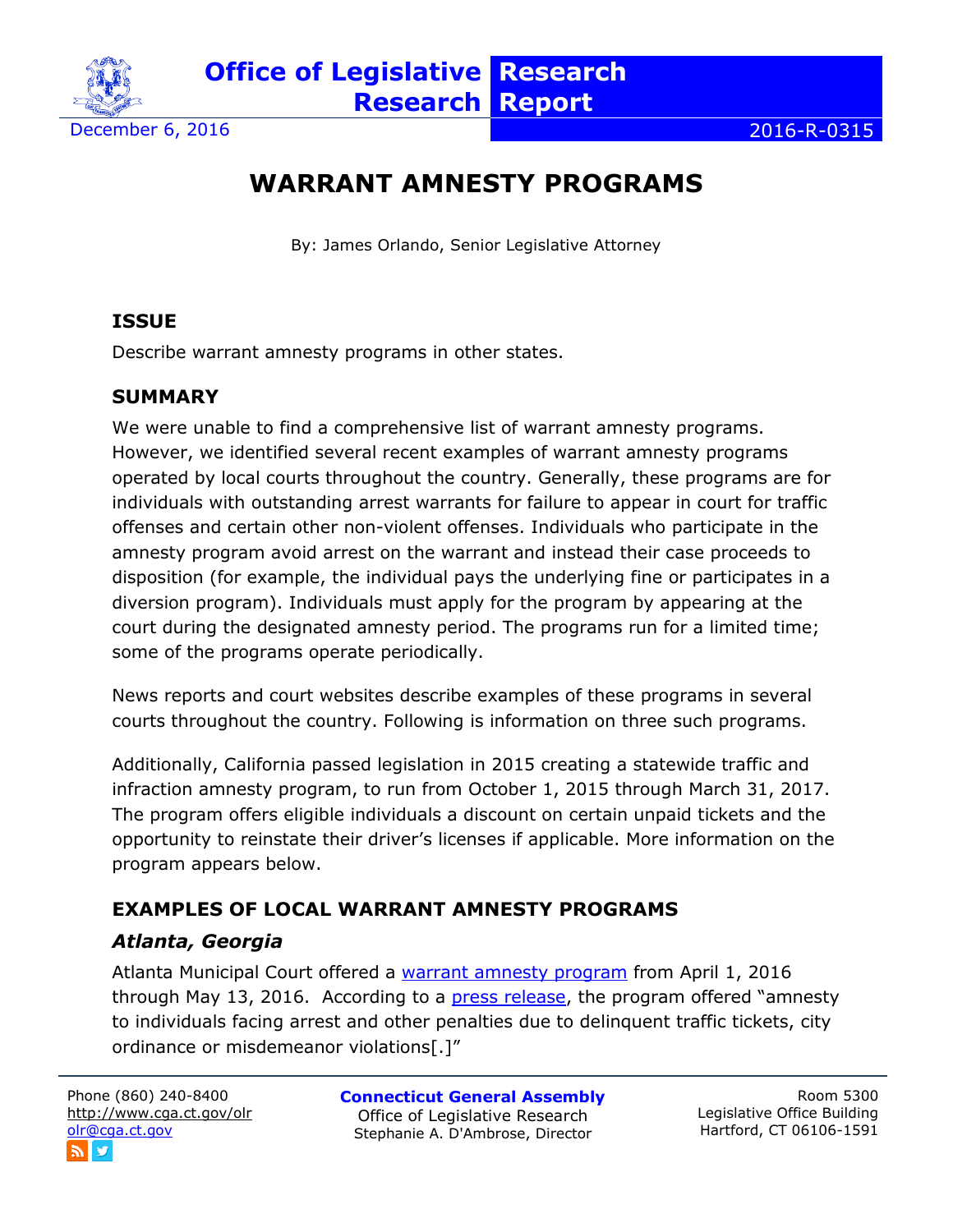The program applied to outstanding warrants issued before January 1, 2015. Under the program, eligible warrants were cancelled. The program also waived contempt fees for failure to appear in court.

To participate in the program, an individual had to register in court. The case could then proceed to disposition (for example, the individual could pay the fine or participate in a diversionary program if eligible).

### *St. Louis, Missouri*

In October 2016, St. Louis Municipal Court offered a two-week [warrant recall](https://www.stlouis-mo.gov/government/departments/mayor/news/city-extends-hours-to-help-clear-warrants.cfm) "to help reschedule court dates for people who have warrants for failing to show up to court." The program was for individuals with non-violent, municipal warrants. The program was not available for state charges.

Individuals seeking to participate had to appear at court. During the two-week period, the court offered extended hours and two temporary satellite locations.

## *Tucson, Arizona*

According to an online Arizona Daily Star [article,](http://tucson.com/news/tucson-city-court-s-warrant-day-to-ease-backlog/article_53c25707-715c-525a-acc8-858674a5ccc5.html) Tucson City Court held a "warrant day" on August 8, 2015, to help reduce a backlog of 40,000 warrants. Most of the warrants were for failure to appear in court for minor offenses.

Individuals seeking to participate had to go to court on the designated day. They had the opportunity to speak to a prosecutor, and a public defender if necessary, to discuss a plea deal. The judge would set the conditions of release so the participants could resolve the underlying charge, such as by attending counseling or paying fines.

### **CALIFORNIA TRAFFIC AND INFRACTION AMNESTY PROGRAM**

In 2015, California enacted legislation establishing a one-time amnesty program for traffic tickets and certain infraction tickets [\(Cal. Vehicle Code § 42008.8\)](https://leginfo.legislature.ca.gov/faces/codes_displaySection.xhtml?lawCode=VEH§ionNum=42008.8.). Individual courts and counties also have the option of extending the program to certain misdemeanor violations of the Vehicle Code. The program began on October 1, 2015 and runs through March 31, 2017.

The legislation's stated purposes are to (1) provide relief to individuals in violation of certain court-ordered obligations, or who had their driving privileges suspended for promise to appear violations; (2) provide increased revenue by encouraging payment of old fines; and (3) allow courts and counties "to resolve older delinquent cases and focus limited resources on collections for more recent cases" (Id. § 42008.8(a)).